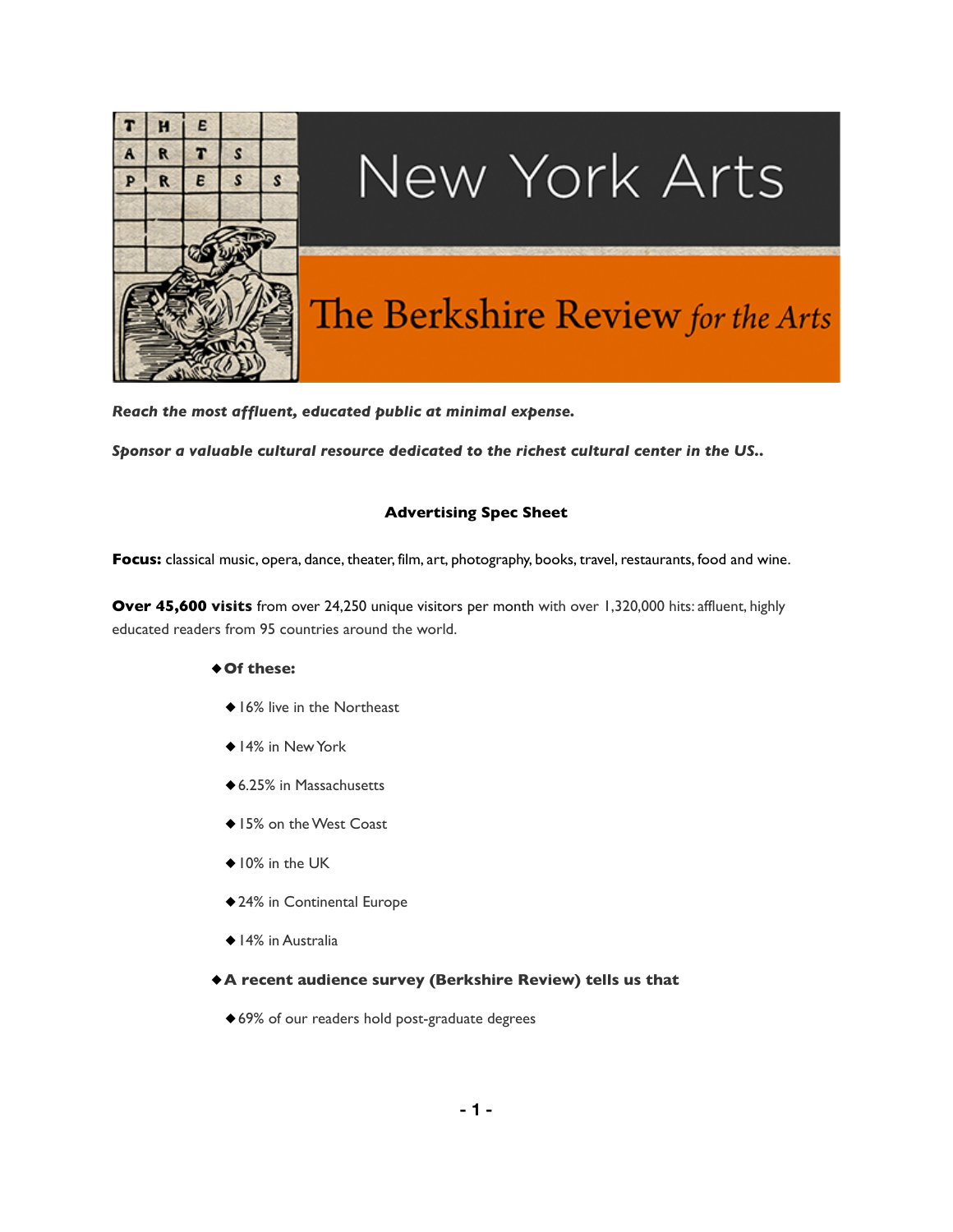- ◆97% have bachelors' degrees
- ◆ 30% receive \$100,000 to 250,000 a year in income
- ◆35% receive \$60,000 to %100,000 a year in income
- ◆25% go to a performance or visit a museum twice a week or more
- ◆28% go to a performance or visit a museum once a week
- ◆31% go to a performance or visit a museum once a month
- ◆50% prefer to read printed books

#### **A few of our readers' favorite destinations, all covered in our previews and listings:**

**Who will benefit from advertising?** Any business or non-profit near our prime destinations: universities, colleges, schools, hotels, bed and breakfasts, restaurants, galleries, antique, jewellery, and clothing shops, real estate agents, and many others. Arts organizations, publishers, recording companies, banking, financial services, etc.

**1. New York:** Lincoln Center, Metropolitan Opera, New York Philharmonic, Carnegie Hall, Brooklyn Academy of Music (BAM), Broadway, and others.

**2. Boston:** Boston Symphony Orchestra, Boston Early Music Festival, Gardner Museum Concerts, Opera Boston, Emmanuel Music, and others.

**3. The Berkshires, including VT, NH, CT, and the Hudson Valley:** Tanglewood, Bard Music Festival, Tannery Pond Concerts, Williamstown Theatre Festival, Berkshire Thatre Festival, Shakespeare & Company, Barrington Stage Company, Clark Art Institute, and others.

4. **International:** Berkshire Review's top ten cities, in order, are New York, London, Sydney, Toronto, Rome, Berlin, Paris, Istanbul, Amsterdam, and Madrid. New York Arts: New York, London, Sydney, Helsinki, Toronto, Berlin, Warsaw, Rome, Milan, Paris, and Amsterdam.